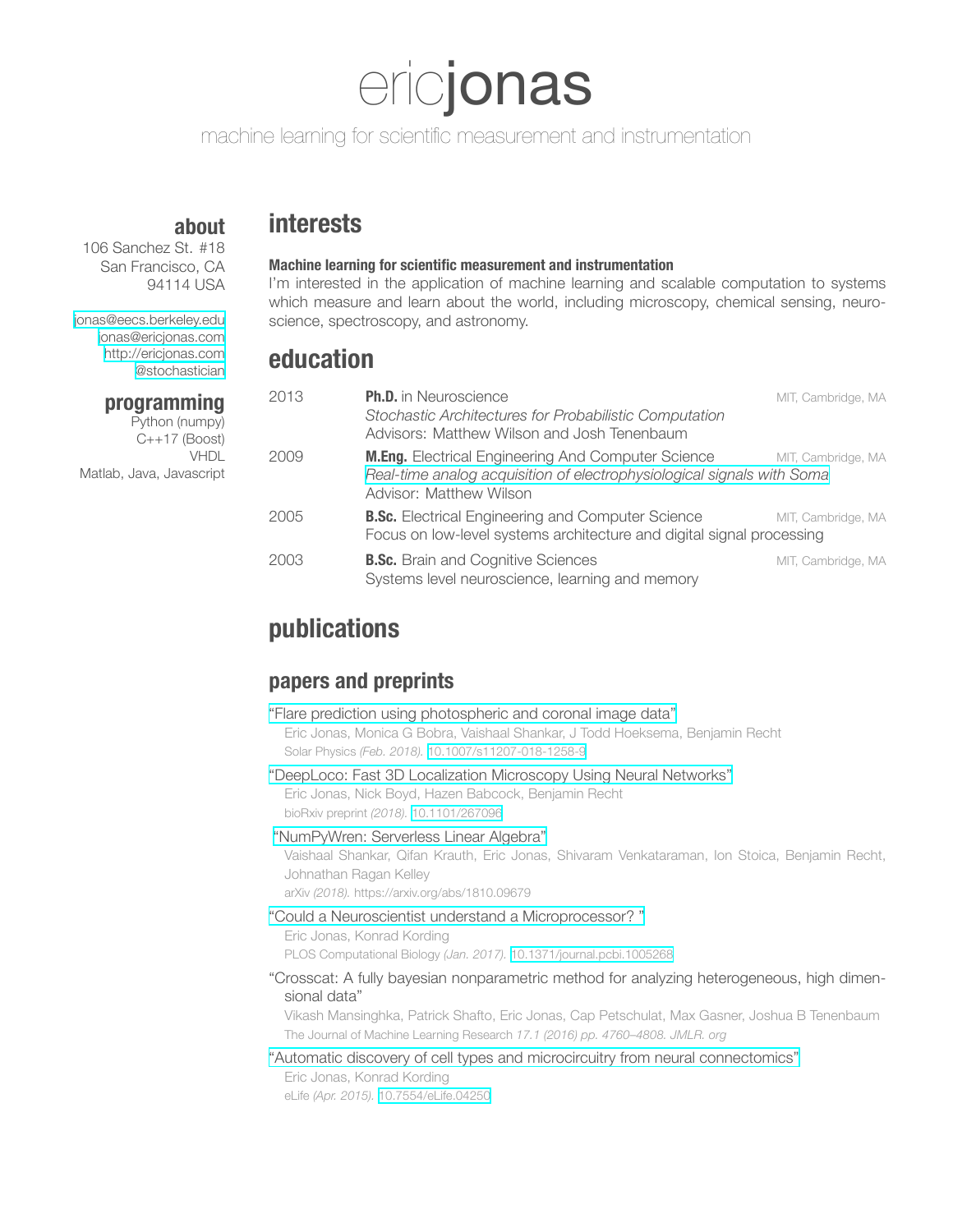- "3D imaging in volumetric scattering media using phase-space [measurements"](http://dx.doi.org/10.1364/OE.23.014461) Hsiou-Yuan Liu, Eric Jonas, Lei Tian, Jingshan Zhong, Benjamin Recht, Laura Waller Optics Express *23.11 (May 2015).* [10.1364/OE.23.014461](http://dx.doi.org/10.1364/OE.23.014461)
- "Building fast Bayesian computing machines out of [intentionally](http://arxiv.org/abs/1402.4914) stochastic parts" Eric Jonas, Vikash Mansinghka, Josh Tenenbaum arXiv *(2014).* http://arxiv.org/abs/1402.4914

## **peer-reviewed conferences/proceedings**

"Occupy the Cloud: Distributed [Computing](http://dx.doi.org/10.1145/3127479.3128601) for the 99%"

Eric Jonas, Qifan Pu, Shivaram Venkataraman, Ion Stoica, Benjamin Recht *Proceedings of the Eigth ACM Symposium on Cloud Computing*, 2017, Santa Clara, CA, USA

"Kernel Latent Space Models for understanding neural [connectomes"](http://ericjonas.com/images/pdfs/cosyne.2016.pdf) Eric Jonas, Srini Turaga *COSYNE 2016*, 2016

"Towards machine learning on the Automata Processor"

Tommy Tracy II, Yao Fu, Indranil Roy, Eric Jonas, Paul Glendenning *International Conference on High Performance Computing*, 2016

- "Fast algorithm for 3D localization through scattering media: forward model and physics" Hsiou-Yuan Liu, Eric Jonas, Jingshan Zhong, Ben Recht, Laura Waller *Computational Optical Sensing and Imaging*, 2015
- "Scaling Nonparametric Bayesian Inference via [Subsample-Annealing"](http://proceedings.mlr.press/v33/obermeyer14.html) Fritz Obermeyer, Jonathan Glidden, Eric Jonas *AISTATS 2014*, 2013
- ["Cross-categorization](https://pdfs.semanticscholar.org/1558/9b58bf40215d745308ff2fe0fadaf98bdff8.pdf) : A method for discovering multiple overlapping clusterings" Vikash Mansinghka, Eric Jonas, Cap Petschulat, Beau Cronin, Pat Shafto, Josh Tenenbaum *NIPS Workshop of Nonparametric Bayesian Statistics*, 2009
- "Exact and Approximate Sampling by Systematic Stochastic Search" Vikash Mansinghka, Dan Roy, Eric Jonas, Josh Tenenbaum *Proceedings of the 12th International Conference on Artificial Intelligence and Statistics (AISTATS)*, 2009

## **patents**

#### Combinational Stochastic Logic

V. K. Mansinghka, E. M. Jonas *US Application No. 12/397,754; Pub. No. US 2009/0228238 A1, March 4, 2009*

Stereoscopic Wide Field of View Imaging System

E.F. Prechtl, R.J. Sedwick, E.M. Jonas *US 7982777, July 19, 2011*

Configurable Circuitry for Solving Stochastic Problems

E. M. Jonas, V. K. Mansinghka *US Application No. 13/032,054; Pub. No. US 2011/0208676 A1, Feb 22, 2011*

## **research reports**

#### Stochastic Digital Circuits for Probabilistic Inference

Vikash Mansinghka, Eric Jonas, Josh Tenenbaum *Technical Report 2008-069, 2008*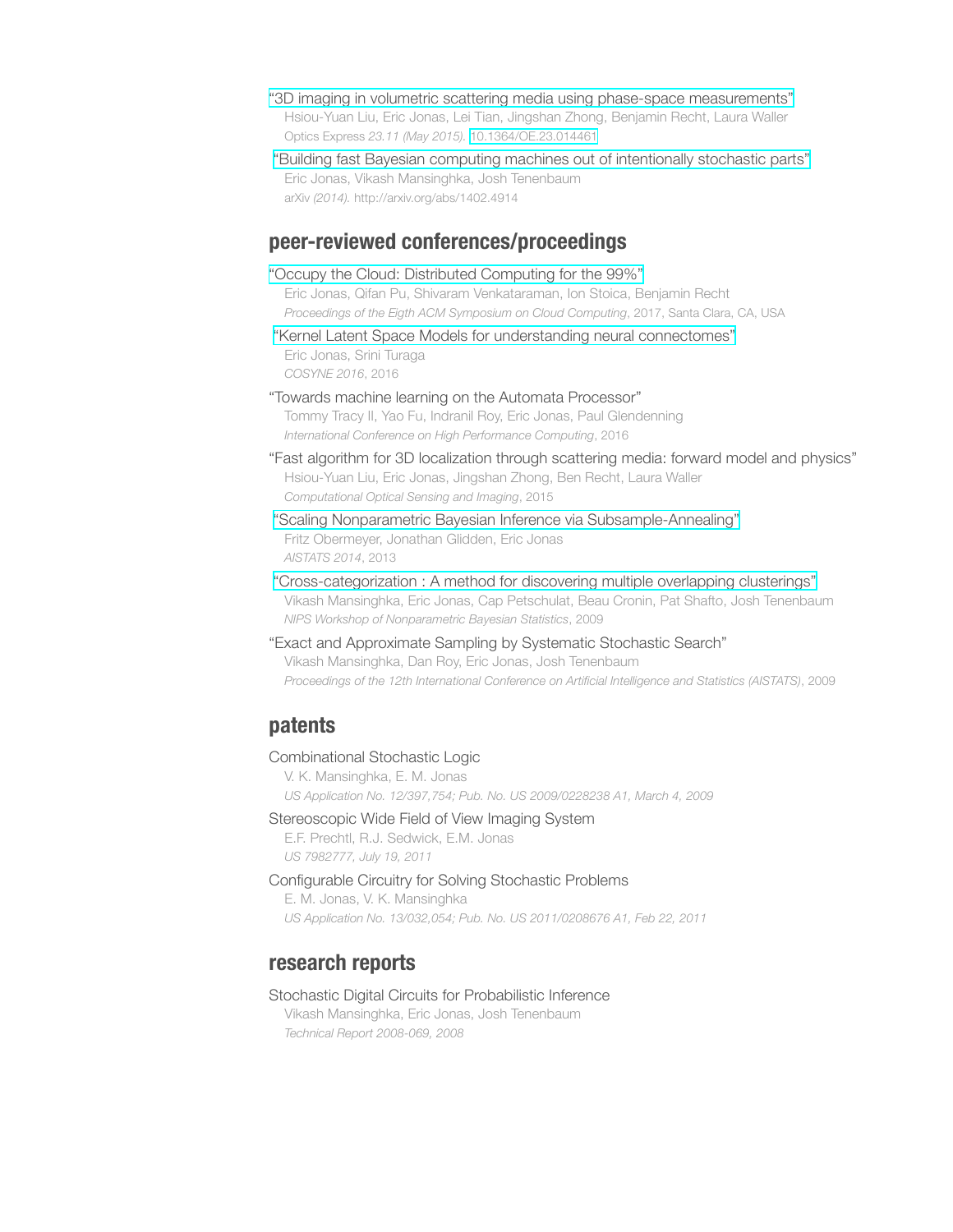# **industry experience**

- Aug 2014 Present **ML Consulting** San Francisco, CA, CA *Consulting and technical diligence for several semiconductor and venture capital firms (including Analog Devices, Micron Semiconductor, and SoftBank) on hardware and software for accelerating machine learning tasks.*
- Dec 2012- April 2014 **Salesforce.com** San Francisco, CA Chief Predictive Scientist *Lead the scientific and engineering team from Prior Knowledge following the acquisition by Salesforce.com, working with customers, product managers, and engineers to develop a predictive database and platform.*
- Aug 2011- Dec 2012 **Prior Knowledge, Inc.** San Francisco, CA Founder and CEO *Oversaw the development, launch, deployment and scaling of Veritable, the world's first predictive database. Managed a team of six engineers, raised funding, worked with early customers. Designed and implemented core back-end inference engine, TARDIS, and lead team that scaled it to billions of data points.*

# **Teaching**

| Summer    | Instructor for "DSP for Computer Scientists"<br>Sole instructor                                                                                              |
|-----------|--------------------------------------------------------------------------------------------------------------------------------------------------------------|
| 2015      | Developed curriculum for computer science graduate students, with a focus                                                                                    |
|           | on using software-defined radio to teach basic concepts. Developed a system                                                                                  |
|           | air2cloud.io enabling easy remote interfacing with software radio hardware, and<br>associated curriculum.                                                    |
| 2008      | TA for MIT HST.165 Principles of Biomedical Imaging<br>Instructors: Peter So and Alan                                                                        |
|           | Jasanoff                                                                                                                                                     |
|           | Tutorial and grading for microscopy, ultrasound, and MRI imaging                                                                                             |
| 2005-2007 | <b>Head TA for MIT 9.02: Systems neuroscience laboratory</b><br>Instructor: James DiCarlo                                                                    |
|           | Developed Matlab-based curriculum for electrophysiology experiments, real-<br>time software to run experiments, and prototype electrophysiological hardware. |

# **Media & Outreach**

| The Economist       | Tests suggest the methods of neuroscience are left wanting  | 2017.01.21 |
|---------------------|-------------------------------------------------------------|------------|
| The New Stack       | With PyWren, AWS Lambda Finds a Market in Sci. Computing    | 2017.02.16 |
| <b>Science News</b> | What Donkey Kong can tell us about how to study the brain   | 2016.08.23 |
| The Atlantic        | Can Neuroscience Understand Donkey Kong, Let Alone a Brain? | 2016.06.02 |
| Venture Beat        | Salesforce to predict the future with Prior Knowledge       | 2012.11.23 |
| GigaOM              | Prior Knowledge wants to be your data Oracle                | 2012.07.02 |
| TechCrunch          | Prior Knowledge builds a predictive database for developers | 2012.09.11 |
| <b>TechCrunch</b>   | Prior Knowledge becomes Salesforce skunk works project      | 2013.08.11 |